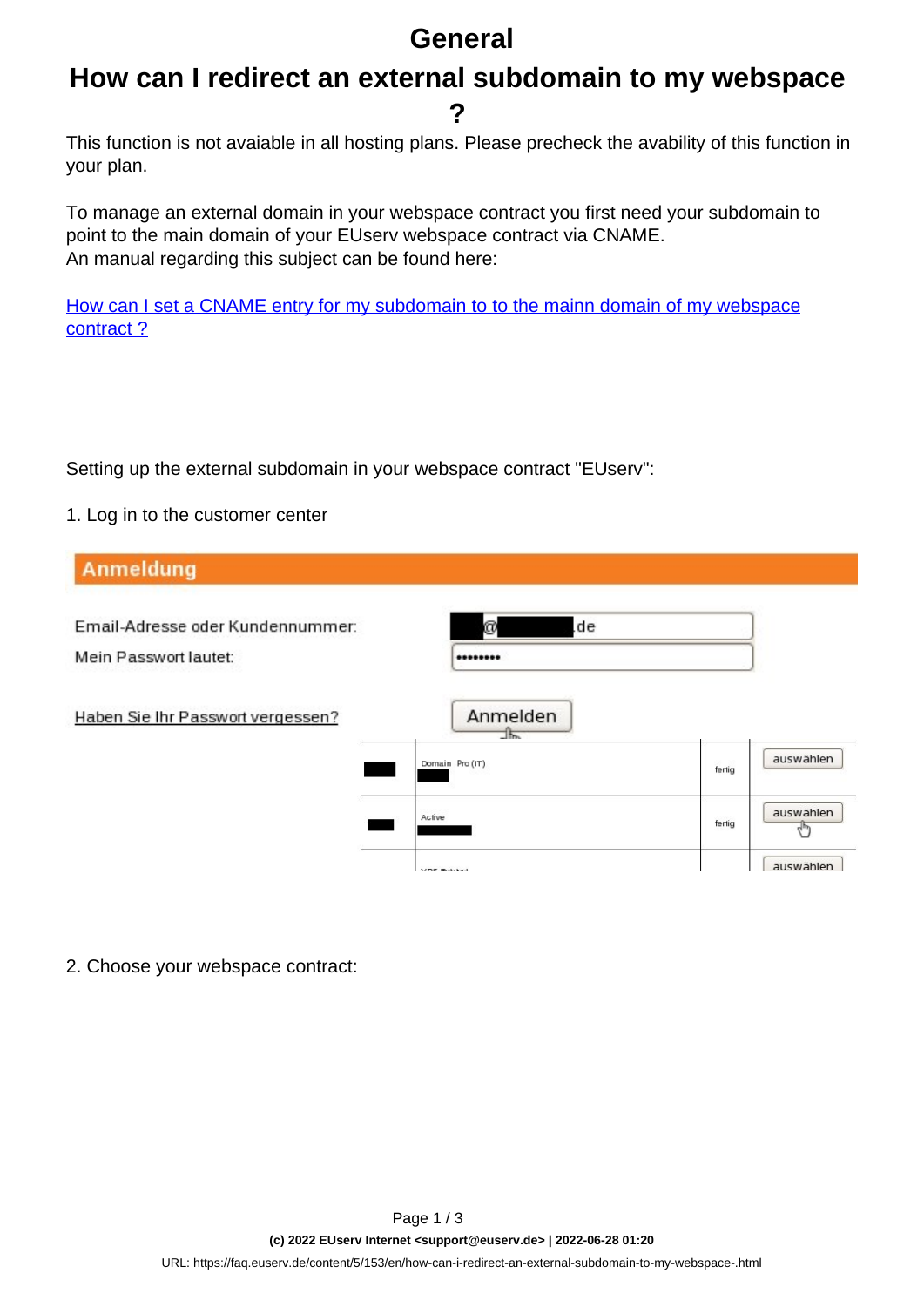# **General**

| Subdomains              | Hier verwalten Sie Subdomains für vorhandene Domainnamen und schalten<br>diese auf vorhandene FTP-Verzeichnisse auf.                                 |  |  |  |  |
|-------------------------|------------------------------------------------------------------------------------------------------------------------------------------------------|--|--|--|--|
| haccess<br><b>Fire</b>  | Über die hlaccess-Funktion können Sie den Zugriff auf bestimmte Verzeichnisse<br>oder die komplette Website mit einem Passwort schützen lassen.      |  |  |  |  |
| <b>PHP-Configurator</b> | Hier verwalten Sie Ihre PHP-Umgebung und können einzelne PHP-Werte<br>individuell konfigurieren.                                                     |  |  |  |  |
| Software-Installation   | Über die Funktion Software-Installation können Sie auf Ihrem Webspace<br>verschiedene Anwendungen per Mausklick installieren und deinstallieren ohne |  |  |  |  |

3. Click on the menu entry "Subdomains"

|                | Konfigurieren Sie hier Ihre Subdomains auf ein vorhandenes FTP-Verzeichnis. |  |
|----------------|-----------------------------------------------------------------------------|--|
|                |                                                                             |  |
| Neue Subdomain | Anlegen                                                                     |  |
|                |                                                                             |  |

- 4. Click on [the "Anlegen" button next to "Neue Subdomain".](https://faq.euserv.de/content/5/153/en/how-can-i-redirect-an-external-subdomain-to-my-webspace-.html)
- 5.Enter the directory on your webspace to which your subdomain is supposed to be redirected

Bearbeiten Sie hier Subdomains. Zusätzliche Subdomains können auf ein Unterverzeichnis Ihres Webspace geschaltet werden.

| Subdomain bearbeiten                                                                                                              |                                   |
|-----------------------------------------------------------------------------------------------------------------------------------|-----------------------------------|
| Zielverzeichnis ('www/data" für Hauptverzeichnis<br>oder z.B. 'www/data/neues_verzeichnis''<br>Das Verzeichnis muss existieren!): | www/data/ <mein ordner=""></mein> |
|                                                                                                                                   |                                   |

under "Zielverzeichnis"

6. Choose "Subdomain von extern". Enter the external subdomain that is redirected to your

|                     | $\circ$<br>Subdomain von extern (Achtung: CNAME der externen<br>Subdomain muss auf Hauptdomain dieses Vertrages zeigent): |                                                                                                                | <externe_domain>.de</externe_domain> |                                  |           |  |
|---------------------|---------------------------------------------------------------------------------------------------------------------------|----------------------------------------------------------------------------------------------------------------|--------------------------------------|----------------------------------|-----------|--|
|                     |                                                                                                                           |                                                                                                                | <b>Speichern</b>                     | Abbrechen)                       |           |  |
| webspace via CNAME. |                                                                                                                           | Subdomain von extern (Achtung: CNAME der externen<br>Subdomain muss auf Hauptdomain dieses Vertrages zeigen!): |                                      | <externe domain="">.de</externe> |           |  |
|                     |                                                                                                                           |                                                                                                                |                                      |                                  | Abbrechen |  |

7. Click on the "Speichern" button to apply your changes. Unique solution ID: #1404

Page 2 / 3

**(c) 2022 EUserv Internet <support@euserv.de> | 2022-06-28 01:20**

[URL: https://faq.euserv.de/content/5/153/en/how-can-i-redirect-an-external-subdomain-to-my-webspace-.html](https://faq.euserv.de/content/5/153/en/how-can-i-redirect-an-external-subdomain-to-my-webspace-.html)